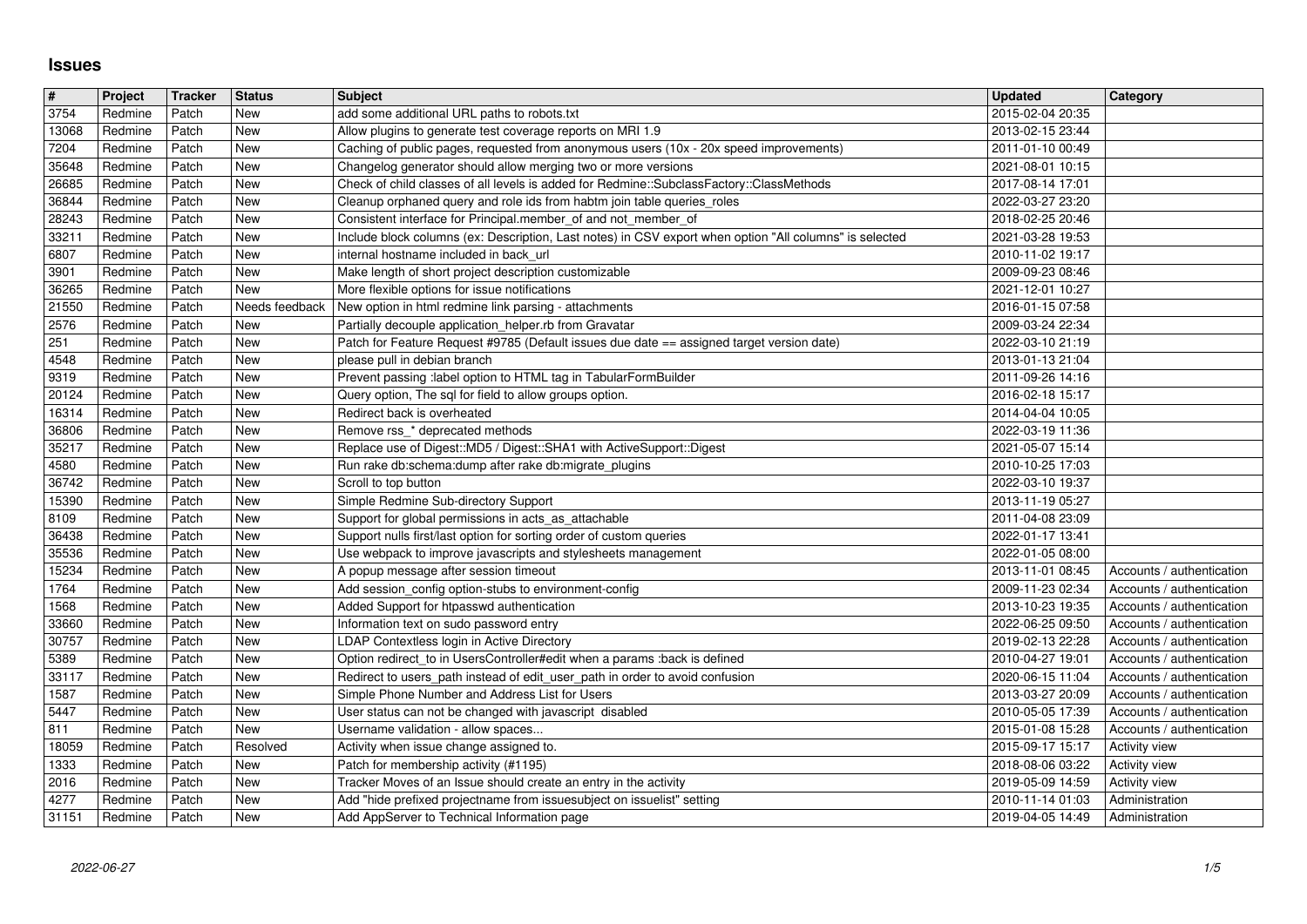| $\overline{\mathbf{H}}$ | Project            | Tracker        | <b>Status</b>         | <b>Subject</b>                                                                                                           | <b>Updated</b>                                           | <b>Category</b>                                      |
|-------------------------|--------------------|----------------|-----------------------|--------------------------------------------------------------------------------------------------------------------------|----------------------------------------------------------|------------------------------------------------------|
| 21055                   | Redmine            | Patch          | New<br>New            | Add Authentication mode filter in the Users admin page                                                                   | 2016-08-31 11:34                                         | Administration<br>Administration                     |
| 20287<br>11057          | Redmine<br>Redmine | Patch<br>Patch | New                   | Administration: Using grids instead of tables<br>Confirm admin flag change on a separate page                            | 2021-07-09 06:54<br>2012-06-22 22:57                     | Administration                                       |
| 9281                    | Redmine            | Patch          | New                   | easy logging of usernames in apache access logs via custom response header                                               | 2011-09-27 17:00                                         | Administration                                       |
| 32951                   | Redmine            | Patch          | New                   | Issue Statuses sortable by name and position                                                                             | 2020-02-05 00:49                                         | Administration                                       |
| 32961                   | Redmine            | Patch          | New                   | Make group names clickable in permissions report                                                                         | 2020-02-07 03:24                                         | Administration                                       |
| 36182<br>24623          | Redmine<br>Redmine | Patch<br>Patch | New<br>New            | Show notifications for all Redmine users<br>Implements CRUD permissions and restrictions to issue attachments            | 2022-06-27 06:35<br>2022-06-14 19:35                     | Administration<br>Attachments                        |
| 3770                    | Redmine            | Patch          | New                   | text/html documents force currently firefox to open download dialog                                                      | 2011-03-23 11:02                                         | Attachments                                          |
| 2195                    | Redmine            | Patch          | New                   | wiki marco to link to files                                                                                              | 2008-11-15 17:37                                         | Attachments                                          |
| 28618                   | Redmine            | Patch          | New                   | Datepicker is called incorrectly                                                                                         | 2018-07-01 06:31                                         | Calendar                                             |
| 27346<br>33938          | Redmine<br>Redmine | Patch<br>Patch | New<br>New            | Use the new pagination style for the calendars view<br>Add missing fixtures to IssueNestedSetTest                        | 2019-05-08 07:08<br>2020-09-14 02:20                     | Calendar<br>Code cleanup/refactoring                 |
| 4964                    | Redmine            | Patch          | New                   | Change sorting order globally                                                                                            | 2018-11-06 03:54                                         | Code cleanup/refactoring                             |
| 7570                    | Redmine            | Patch          | New                   | Change test_helper requirement in tests                                                                                  | 2012-06-10 22:42                                         | Code cleanup/refactoring                             |
| 35450                   | Redmine            | Patch          | New                   | Fixed an error message when registering an email address for a disallowed email domain                                   | 2021-06-24 04:00                                         | Code cleanup/refactoring                             |
| 32296<br>35268          | Redmine<br>Redmine | Patch<br>Patch | New<br>New            | Ignore rubocop offense<br>Issue.acts_as_searchable columns option cleanup                                                | 2021-10-28 05:55<br>2021-05-20 16:29                     | Code cleanup/refactoring<br>Code cleanup/refactoring |
| 18134                   | Redmine            | Patch          | New                   | Issues with svn:mergeinfo property values and r13443 rails-4.1 rebase.                                                   | 2014-10-27 07:52                                         | Code cleanup/refactoring                             |
| 5554                    | Redmine            | Patch          | New                   | Make links to various redmine objects more consistent                                                                    | 2010-05-19 14:56                                         | Code cleanup/refactoring                             |
| 26714                   | Redmine            | Patch          | New                   | pluck instead of map in issue_query                                                                                      | 2021-03-12 09:38                                         | Code cleanup/refactoring                             |
| 15565<br>26727          | Redmine<br>Redmine | Patch<br>Patch | New<br>Needs feedback | Sidebar css<br>udpate_all                                                                                                | 2013-11-28 15:52<br>2017-08-23 07:00                     | Code cleanup/refactoring<br>Code cleanup/refactoring |
| 25570                   | Redmine            | Patch          | New                   | unchecked use of params[:query]                                                                                          | 2018-03-07 08:50                                         | Code cleanup/refactoring                             |
| 7770                    | Redmine            | Patch          | New                   | use unless in control structures where it improves readability                                                           | 2011-03-04 14:31                                         | Code cleanup/refactoring                             |
| 5119                    | Redmine            | Patch          | New                   | "User group" custom field                                                                                                | 2010-03-30 17:25                                         | Custom fields                                        |
| 6450<br>5722            | Redmine<br>Redmine | Patch<br>Patch | New<br>New            | Allow localized date input and correctly transform for custom date fields<br>Custom Boolean Fields cannot be set to true | 2012-08-12 17:31<br>2011-04-18 08:05                     | Custom fields<br>Custom fields                       |
| 34146                   | Redmine            | Patch          | New                   | Implementation                                                                                                           | 2020-10-20 22:35                                         | Custom fields                                        |
| 3756                    | Redmine            | Patch          | New                   | Integer custom fields should use correct query controls                                                                  | 2010-10-25 17:03                                         | Custom fields                                        |
| 30739                   | Redmine            | Patch          | New                   | Project Custom Fields configuration : split by tracker                                                                   | 2019-12-10 19:02                                         | Custom fields                                        |
| 29424<br>34218          | Redmine<br>Redmine | Patch<br>Patch | New<br>New            | Convert migration file from 4.2 to 5.2<br>Increase size of value field in settings                                       | 2018-08-22 13:44<br>2020-11-03 11:21                     | Database<br>Database                                 |
| 35816                   | Redmine            | Patch          | New                   | Patch to add Postgis adapter support                                                                                     | 2021-09-01 22:41                                         | Database                                             |
| 21057                   | Redmine            | Patch          | New                   | Update and extend Gantt module wiki documentation                                                                        | 2015-10-24 06:52                                         | Documentation                                        |
| 14862                   | Redmine            | Patch          | New                   | Documents get paging and export functions                                                                                | 2013-09-08 21:25                                         | Documents                                            |
| 12983                   | Redmine            | Patch          | New                   | "Only for things I watch or I'm involved in" sends notifications only for issues                                         | 2013-12-12 15:53                                         | Email notifications                                  |
| 1382<br>18209           | Redmine<br>Redmine | Patch<br>Patch | New<br>New            | Add a global notification cc<br>Add e-mail notification option: Tracker updated                                          | 2010-10-25 17:03<br>2014-10-27 15:24 Email notifications | Email notifications                                  |
| 21101                   | Redmine            | Patch          | New                   | Add go-to action schema                                                                                                  | 2017-06-01 19:00                                         | Email notifications                                  |
| 24072                   | Redmine            | Patch          | New                   | Added formatting for email notifications                                                                                 | 2016-10-15 06:28                                         | Email notifications                                  |
| 13359<br>13658          | Redmine<br>Redmine | Patch<br>Patch | New<br>New            | Better List-Id to help aid Gmail filtering<br>include "In-Reply-To" field to aid email threading for some clients        | 2013-04-16 14:32<br>2019-02-19 23:28                     | Email notifications<br>Email notifications           |
|                         |                    |                |                       |                                                                                                                          |                                                          |                                                      |
|                         |                    |                |                       |                                                                                                                          |                                                          |                                                      |
|                         |                    |                |                       |                                                                                                                          |                                                          |                                                      |
|                         |                    |                |                       |                                                                                                                          |                                                          |                                                      |
|                         |                    |                |                       |                                                                                                                          |                                                          |                                                      |
|                         |                    |                |                       |                                                                                                                          |                                                          |                                                      |
|                         |                    |                |                       |                                                                                                                          |                                                          |                                                      |
|                         |                    |                |                       |                                                                                                                          |                                                          |                                                      |
|                         |                    |                |                       |                                                                                                                          |                                                          |                                                      |
|                         |                    |                |                       |                                                                                                                          |                                                          |                                                      |
|                         |                    |                |                       |                                                                                                                          |                                                          |                                                      |
|                         |                    |                |                       |                                                                                                                          |                                                          |                                                      |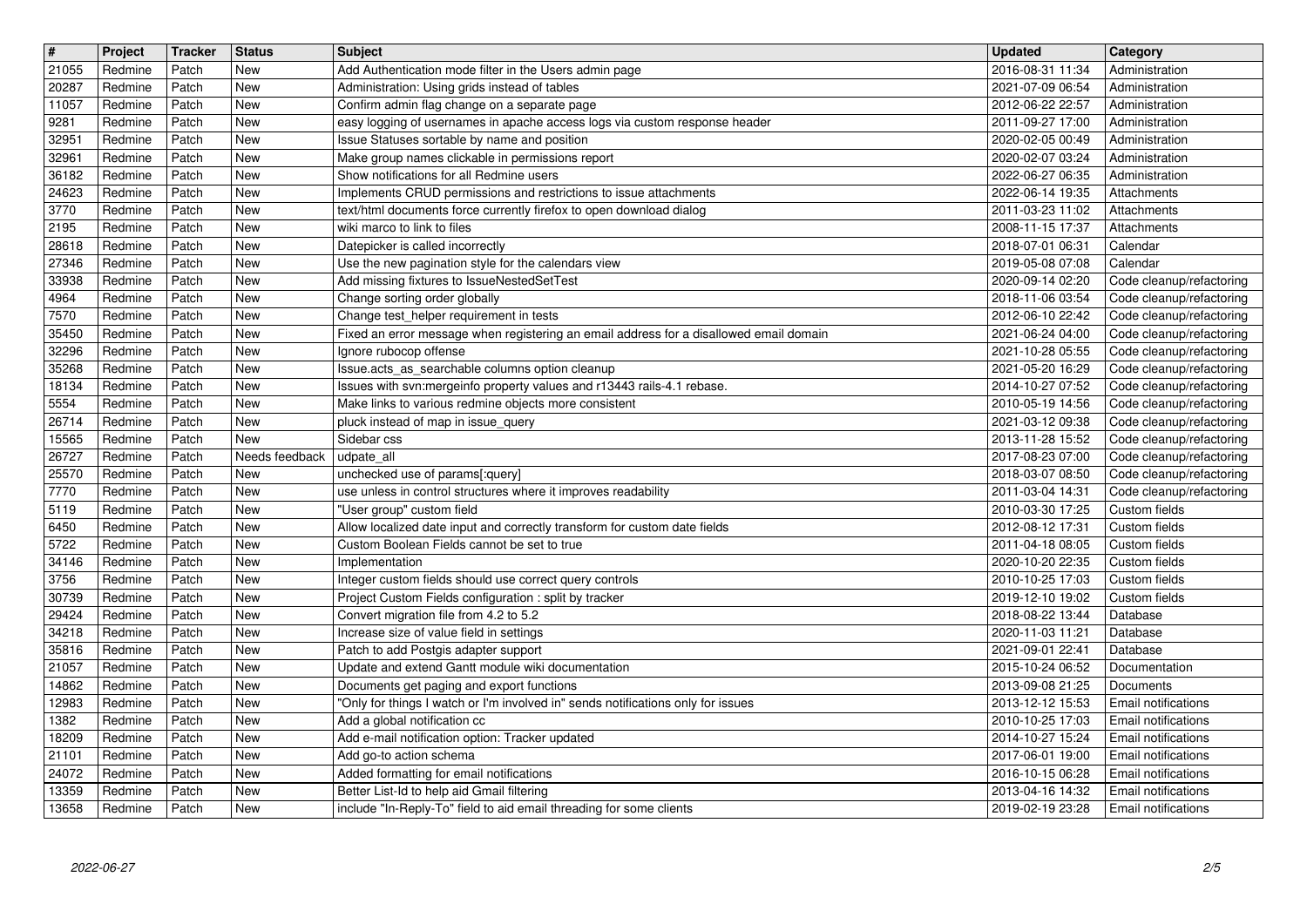| $\overline{\boldsymbol{H}}$ | Project            | Tracker        | <b>Status</b>         | <b>Subject</b>                                                                                                                                                                | <b>Updated</b>                       | Category<br><b>Email notifications</b>                   |
|-----------------------------|--------------------|----------------|-----------------------|-------------------------------------------------------------------------------------------------------------------------------------------------------------------------------|--------------------------------------|----------------------------------------------------------|
| 13413<br>247                | Redmine<br>Redmine | Patch<br>Patch | New<br>New            | Let users choose how many days in advance they want to receive issue due date reminders via email<br>Notification mail sender is the author and includes project information. | 2016-12-24 05:25<br>2015-12-02 09:51 | Email notifications                                      |
| 9563<br>2197                | Redmine<br>Redmine | Patch<br>Patch | New<br>Reopened       | PATCH: Add per-tracker global cc for issue creation and update notifications<br>protect user email from spmamer                                                               | 2018-10-09 13:10<br>2010-01-03 03:48 | <b>Email notifications</b><br><b>Email notifications</b> |
| 20121                       | Redmine            | Patch          | New                   | Respect working days configuration when sending reminder emails                                                                                                               | 2016-12-24 05:07                     | <b>Email notifications</b>                               |
| 32142<br>2746               | Redmine<br>Redmine | Patch<br>Patch | New<br>New            | Send notification when a user is created via LDAP on-the-fly user creation<br>Send out issue priority in the email notification header                                        | 2019-09-26 02:39<br>2021-05-19 08:30 | <b>Email notifications</b><br><b>Email notifications</b> |
| 11493                       | Redmine            | Patch          | New                   | Show URL to attached file in plain text issue email                                                                                                                           | 2012-07-25 00:10                     | Email notifications                                      |
| 2013<br>6864                | Redmine<br>Redmine | Patch<br>Patch | New<br>New            | Skip notification of issue's updating.<br>Support of mail notification for changesets                                                                                         | 2013-01-13 21:04<br>2010-11-12 11:49 | <b>Email notifications</b><br><b>Email notifications</b> |
| 4071                        | Redmine            | Patch          | New                   | Accept more input when replying to a ticket using e-mail                                                                                                                      | 2010-11-12 14:17                     | Email receiving                                          |
| 11500<br>32522              | Redmine<br>Redmine | Patch<br>Patch | New<br>New            | Add --unknown-user=register to create inactive users<br>Add Project.find_by_name to target_project                                                                            | 2013-02-26 03:40<br>2019-11-29 14:06 | Email receiving<br>Email receiving                       |
| 1616                        | Redmine            | Patch          | New                   | Allow email to create and reply to forum messages                                                                                                                             | 2018-05-21 16:10                     | Email receiving                                          |
| 12338<br>12813              | Redmine<br>Redmine | Patch<br>Patch | New<br>New            | Allow MailHandler to submit to a specific issue<br>Allow replies to original issue e-mail to add issue notes                                                                  | 2012-11-12 08:11<br>2016-05-11 14:18 | Email receiving<br>Email receiving                       |
| 31283<br>3123               | Redmine<br>Redmine | Patch<br>Patch | New<br>Needs feedback | Assign ticket comment by subaddress<br>Check additional mail headers when creating issues via email                                                                           | 2019-04-30 17:36<br>2016-12-25 15:46 | Email receiving<br>Email receiving                       |
| 33118                       | Redmine            | Patch          | New                   | Detect plain diffs in e-mail submitted issues and map to attachments                                                                                                          | 2020-09-13 05:08                     | <b>Email receiving</b>                                   |
| 33440<br>11499              | Redmine<br>Redmine | Patch<br>Patch | New<br>New            | Emails not being processed because of<br>Fixed attachments handling when receiving a new issue by mail                                                                        | 2021-04-30 15:58<br>2012-07-24 14:42 | Email receiving<br>Email receiving                       |
| 4662                        | Redmine            | Patch          | New                   | Handled-mail should use set issue.assigned_to to the first "To" address                                                                                                       | 2010-03-22 22:18                     | Email receiving                                          |
| 5027<br>3732                | Redmine<br>Redmine | Patch<br>Patch | New<br>New            | hook in the mail_handler<br>Incoming mail IMAP : Notify when an error occurs                                                                                                  | 2011-03-24 10:53<br>2013-01-13 21:04 | Email receiving<br>Email receiving                       |
| 19242                       | Redmine            | Patch          | New                   | Patch to the Redmine Mail Handler for overriding the sender, and adding custom header/footers to imported e-mails                                                             | 2015-03-05 12:00                     | Email receiving                                          |
| 11495<br>7574               | Redmine<br>Redmine | Patch<br>Patch | New<br>New            | Reopen closed issues on reply by email<br>RSS autodiscovery for wiki pages                                                                                                    | 2016-07-28 01:12<br>2016-11-01 11:00 | Email receiving<br>Feeds                                 |
| 15906<br>1486               | Redmine<br>Redmine | Patch<br>Patch | Needs feedback<br>New | Create a default forum by default                                                                                                                                             | 2015-02-20 11:23                     | Forums                                                   |
| 26030                       | Redmine            | Patch          | New                   | Highlight recent forum activity<br>Like issues and news comments, want to specify the display order of the forum's reply.                                                     | 2016-09-13 15:08<br>2022-03-21 21:08 | Forums<br>Forums                                         |
| 11120<br>6247               | Redmine<br>Redmine | Patch<br>Patch | New<br>New            | Order replies of messages boards based on user preference<br>Display terget version in mouse-over popup for issues in Gantt                                                   | 2019-01-04 05:49<br>2016-08-29 03:41 | Forums<br>Gantt                                          |
| 12730                       | Redmine            | Patch          | New                   | Fix sorting and PDF output of Gantt diagram & start date calculation and grouping                                                                                             | 2015-02-13 10:23                     | Gantt                                                    |
| 7456<br>5790                | Redmine<br>Redmine | Patch<br>Patch | New<br>New            | <b>Gantt filters</b><br>Save year_from and month_from in the ganttchart                                                                                                       | 2021-04-26 14:33<br>2018-12-05 09:18 | Gantt<br>Gantt                                           |
| 27510                       | Redmine            | Patch          | New                   | Groups active method                                                                                                                                                          | 2017-12-10 11:29                     | Groups                                                   |
| 13612<br>5838               | Redmine<br>Redmine | Patch<br>Patch | New<br>New            | Members roles : display group of role<br>add call to :view_repositories_show_contextual hook in app/views/repositories/revision.rhtml                                         | 2017-01-09 08:55<br>2016-12-24 02:37 | Groups<br>Hook requests                                  |
| 8757                        | Redmine            | Patch          | New                   | Add hook for bulk edit post-save state                                                                                                                                        | 2019-01-28 18:30                     | Hook requests                                            |
| 32548<br>23498              | Redmine<br>Redmine | Patch<br>Patch | New<br>New            | Add new hook in projects/settings/_issues.html.erb for custom fields<br>Add plugin view hook for wiki context menu                                                            | 2019-12-05 05:57<br>2016-08-27 06:39 | Hook requests<br>Hook requests                           |
| 29594<br>10509              | Redmine<br>Redmine | Patch<br>Patch | New<br>New            | Add view hook to insert content between issue details associated changeset section<br>Add view groups form hook                                                               | 2018-10-11 01:25<br>2015-01-18 04:56 | Hook requests<br>Hook requests                           |
|                             |                    |                |                       |                                                                                                                                                                               |                                      |                                                          |
|                             |                    |                |                       |                                                                                                                                                                               |                                      |                                                          |
|                             |                    |                |                       |                                                                                                                                                                               |                                      |                                                          |
|                             |                    |                |                       |                                                                                                                                                                               |                                      |                                                          |
|                             |                    |                |                       |                                                                                                                                                                               |                                      |                                                          |
|                             |                    |                |                       |                                                                                                                                                                               |                                      |                                                          |
|                             |                    |                |                       |                                                                                                                                                                               |                                      |                                                          |
|                             |                    |                |                       |                                                                                                                                                                               |                                      |                                                          |
|                             |                    |                |                       |                                                                                                                                                                               |                                      |                                                          |
|                             |                    |                |                       |                                                                                                                                                                               |                                      |                                                          |
|                             |                    |                |                       |                                                                                                                                                                               |                                      |                                                          |
|                             |                    |                |                       |                                                                                                                                                                               |                                      |                                                          |
|                             |                    |                |                       |                                                                                                                                                                               |                                      |                                                          |
|                             |                    |                |                       |                                                                                                                                                                               |                                      |                                                          |
|                             |                    |                |                       |                                                                                                                                                                               |                                      |                                                          |
|                             |                    |                |                       |                                                                                                                                                                               |                                      |                                                          |
|                             |                    |                |                       |                                                                                                                                                                               |                                      |                                                          |
|                             |                    |                |                       |                                                                                                                                                                               |                                      |                                                          |
|                             |                    |                |                       |                                                                                                                                                                               |                                      |                                                          |
|                             |                    |                |                       |                                                                                                                                                                               |                                      |                                                          |
|                             |                    |                |                       |                                                                                                                                                                               |                                      |                                                          |
|                             |                    |                |                       |                                                                                                                                                                               |                                      |                                                          |
|                             |                    |                |                       |                                                                                                                                                                               |                                      |                                                          |
|                             |                    |                |                       |                                                                                                                                                                               |                                      |                                                          |
|                             |                    |                |                       |                                                                                                                                                                               |                                      |                                                          |
|                             |                    |                |                       |                                                                                                                                                                               |                                      |                                                          |
|                             |                    |                |                       |                                                                                                                                                                               |                                      |                                                          |
|                             |                    |                |                       |                                                                                                                                                                               |                                      |                                                          |
|                             |                    |                |                       |                                                                                                                                                                               |                                      |                                                          |
|                             |                    |                |                       |                                                                                                                                                                               |                                      |                                                          |
|                             |                    |                |                       |                                                                                                                                                                               |                                      |                                                          |
|                             |                    |                |                       |                                                                                                                                                                               |                                      |                                                          |
|                             |                    |                |                       |                                                                                                                                                                               |                                      |                                                          |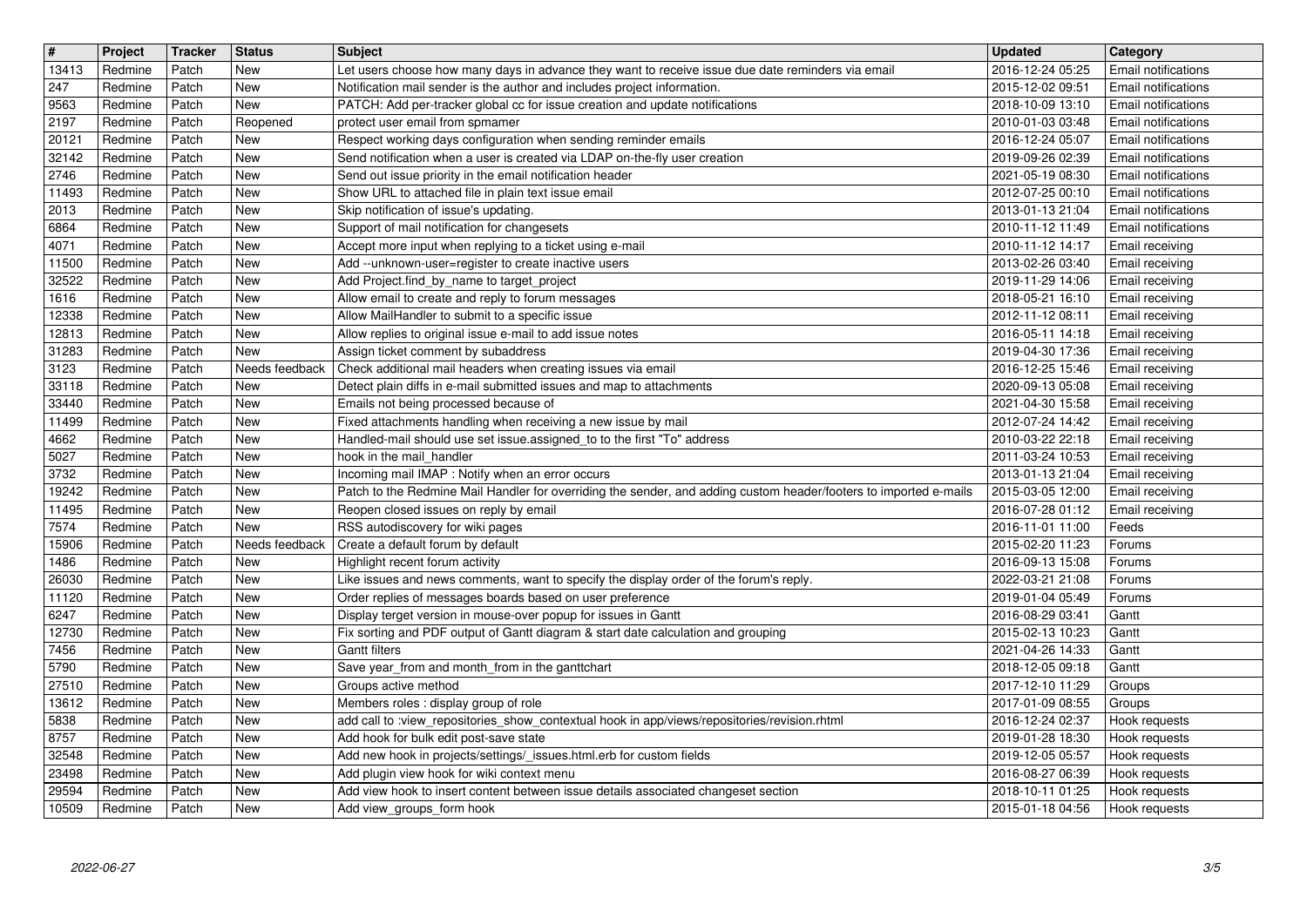| $\overline{\mathbf{r}}$ | Project            | Tracker        | <b>Status</b>            | <b>Subject</b>                                                                                                                                         | <b>Updated</b>                       | Category                       |
|-------------------------|--------------------|----------------|--------------------------|--------------------------------------------------------------------------------------------------------------------------------------------------------|--------------------------------------|--------------------------------|
| 10456<br>24435          | Redmine<br>Redmine | Patch<br>Patch | <b>New</b><br><b>New</b> | Add view_roles_form_upper_box hook<br>Add 'view_account_contextual' and 'view_account_list_buttons' hooks                                              | 2016-12-30 09:21<br>2016-11-23 15:25 | Hook requests<br>Hook requests |
| 5530                    | Redmine            | Patch          | New                      | Additional hooks on top of the issue new/edit/bulk edit views                                                                                          | 2016-12-30 09:20                     | Hook requests                  |
| 17088                   | Redmine            | Patch          | <b>New</b>               | call hook for repository edit form                                                                                                                     | 2014-06-04 12:15                     | Hook requests                  |
| 24446<br>7974           | Redmine<br>Redmine | Patch<br>Patch | New<br><b>New</b>        | Call `view_issues_timelog_form_bottom` hook<br>Hook for adding content to the bottom of Wiki page                                                      | 2016-11-24 11:24<br>2016-12-30 09:21 | Hook requests<br>Hook requests |
| 8332                    | Redmine            | Patch          | <b>New</b>               | Hook for project_settings_tab                                                                                                                          | 2016-12-30 09:24                     | Hook requests                  |
| 12268<br>7976           | Redmine<br>Redmine | Patch<br>Patch | <b>New</b><br><b>New</b> | Hook in mailer/issue_add views<br>Hooks for adding content to the bottom of news                                                                       | 2016-12-30 09:23<br>2016-12-24 02:41 | Hook requests<br>Hook requests |
| 6528                    | Redmine            | Patch          | <b>New</b>               | Hooks for Administration -> Settings                                                                                                                   | 2015-12-12 07:51                     | Hook requests                  |
| 29378                   | Redmine            | Patch          | Needs feedback           | More call_hooks for projects, issue statusses, time entries, etc.                                                                                      | 2018-08-23 13:22                     | Hook requests                  |
| 5891<br>25261           | Redmine<br>Redmine | Patch<br>Patch | New<br><b>New</b>        | New IssuesController hook for new issues<br>Patch for bug with call_hook in mail handler                                                               | 2016-12-30 09:19<br>2017-04-02 06:19 | Hook requests<br>Hook requests |
| 27589                   | Redmine            | Patch          | <b>New</b>               | Request for a hook under the project members list (Project / Settings / Members tab)                                                                   | 2017-11-20 12:51                     | Hook requests                  |
| 29245<br>2862           | Redmine<br>Redmine | Patch<br>Patch | <b>New</b><br><b>New</b> | Gender neutralized child/parent adjectives for some latin languages<br>Make user sorting by his localized encoding name instead of utf-8 encoding name | 2018-07-25 22:12<br>2011-03-24 06:01 | 118n<br>118n                   |
| 6926                    | Redmine            | Patch          | <b>New</b>               | Plugins captions for name and descriptions has not i18n support                                                                                        | 2010-11-29 20:42                     | 118n                           |
| 6177                    | Redmine            | Patch          | <b>New</b>               | "bignum too big to convert into `long'" in migrate_from_trac.rake                                                                                      | 2011-03-23 11:36                     | Importers                      |
| 9181<br>2114            | Redmine<br>Redmine | Patch<br>Patch | <b>New</b><br><b>New</b> | Enhance migrate_from_trac.rake in order to import Trac 'found in version' Field<br>Fixed Bugs in Importer Area                                         | 2014-04-16 09:57<br>2009-07-16 16:45 | Importers<br>Importers         |
| 4535                    | Redmine            | Patch          | <b>New</b>               | Import Target Version from Mantis                                                                                                                      | 2010-01-07 23:25                     | Importers                      |
| 2504<br>5065            | Redmine<br>Redmine | Patch<br>Patch | <b>New</b><br><b>New</b> | Importing Trac "Ticket keywords"<br>Importing wiki with different encoding                                                                             | 2016-09-13 14:48<br>2010-03-15 17:17 | Importers<br>Importers         |
| 2748                    | Redmine            | Patch          | <b>New</b>               | Improved Trac-Importer with subversion repository migration                                                                                            | 2010-03-08 21:58                     | Importers                      |
| 5035                    | Redmine            | Patch          | New                      | Migrate from trac - Errors in wiki formating                                                                                                           | 2010-11-13 04:54                     | Importers                      |
| 18496<br>3608           | Redmine<br>Redmine | Patch<br>Patch | Resolved<br>New          | Migrate to Redmine 2.5.3 (or 2.6.0) from Mantis 1.2.17<br>migrate_from_mantis encoding patch                                                           | 2014-12-28 04:46<br>2011-03-24 10:44 | Importers<br>Importers         |
| 13239                   | Redmine            | Patch          | Resolved                 | migrate_from_mantis script doesn't work for later mantis versions                                                                                      | 2013-02-20 23:07                     | Importers                      |
| 5764<br>33722           | Redmine<br>Redmine | Patch<br>Patch | <b>New</b><br>Resolved   | migrate_from_trac does not support trac 0.12<br>migrate_from_trac dose not work                                                                        | 2013-07-29 16:51<br>2020-07-30 14:29 | Importers<br>Importers         |
| 14567                   | Redmine            | Patch          | <b>New</b>               | migrate_from_trac.rake does not convert timestamps in Trac database version 23                                                                         | 2013-10-08 04:01                     | Importers                      |
| 14593                   | Redmine            | Patch          | <b>New</b>               | migrate_from_trac.rake, print out validation errors when doing save                                                                                    | 2013-10-13 06:28                     | Importers                      |
| 15819<br>15975          | Redmine<br>Redmine | Patch<br>Patch | <b>New</b><br><b>New</b> | Migrating from trac, mysql2-query is defect<br>Migrating from trac, parsing of headings is too greedy                                                  | 2014-01-07 18:52<br>2014-01-27 16:25 | Importers<br>Importers         |
| 18001                   | Redmine            | Patch          | New                      | Migration from highly customized Mantis 1.2.11 with inheritable categories in redmine                                                                  | 2014-09-30 12:12                     | Importers                      |
| 989<br>7578             | Redmine<br>Redmine | Patch<br>Patch | <b>New</b><br><b>New</b> | Migration task from Bugzilla<br>Patch: migrate ticket's owner changes when importing from Trac                                                         | 2012-01-09 13:43<br>2011-02-08 23:17 | Importers<br>Importers         |
| 1008                    | Redmine            | Patch          | <b>New</b>               | redmine: migrate_from_trac doesn't work when multibyte characters are used in trac.                                                                    | 2008-04-07 08:54                     | Importers                      |
| 11064                   | Redmine            | Patch          | New                      | Trac -> Redmine wiki conversion : slashed links                                                                                                        | 2012-05-31 11:43                     | Importers                      |
| 2054<br>13407           | Redmine<br>Redmine | Patch<br>Patch | <b>New</b><br>New        | Trac Tables are not converted into Redmine<br>Update migrate_from_mantis.rake to migrate from Mantis 1.2.10 to Redmine                                 | 2016-09-15 16:14<br>2013-03-09 00:20 | Importers<br>Importers         |
| 16045<br>3586           | Redmine<br>Redmine | Patch<br>Patch | <b>New</b><br><b>New</b> | Add "Previous Assignee" entry when changing issue assignee<br>Add an option to filter issues by people who were assigned to it in the past             | 2019-09-05 18:02<br>2013-12-17 11:10 | Issues<br>Issues               |
|                         |                    |                |                          |                                                                                                                                                        |                                      |                                |
|                         |                    |                |                          |                                                                                                                                                        |                                      |                                |
|                         |                    |                |                          |                                                                                                                                                        |                                      |                                |
|                         |                    |                |                          |                                                                                                                                                        |                                      |                                |
|                         |                    |                |                          |                                                                                                                                                        |                                      |                                |
|                         |                    |                |                          |                                                                                                                                                        |                                      |                                |
|                         |                    |                |                          |                                                                                                                                                        |                                      |                                |
|                         |                    |                |                          |                                                                                                                                                        |                                      |                                |
|                         |                    |                |                          |                                                                                                                                                        |                                      |                                |
|                         |                    |                |                          |                                                                                                                                                        |                                      |                                |
|                         |                    |                |                          |                                                                                                                                                        |                                      |                                |
|                         |                    |                |                          |                                                                                                                                                        |                                      |                                |
|                         |                    |                |                          |                                                                                                                                                        |                                      |                                |
|                         |                    |                |                          |                                                                                                                                                        |                                      |                                |
|                         |                    |                |                          |                                                                                                                                                        |                                      |                                |
|                         |                    |                |                          |                                                                                                                                                        |                                      |                                |
|                         |                    |                |                          |                                                                                                                                                        |                                      |                                |
|                         |                    |                |                          |                                                                                                                                                        |                                      |                                |
|                         |                    |                |                          |                                                                                                                                                        |                                      |                                |